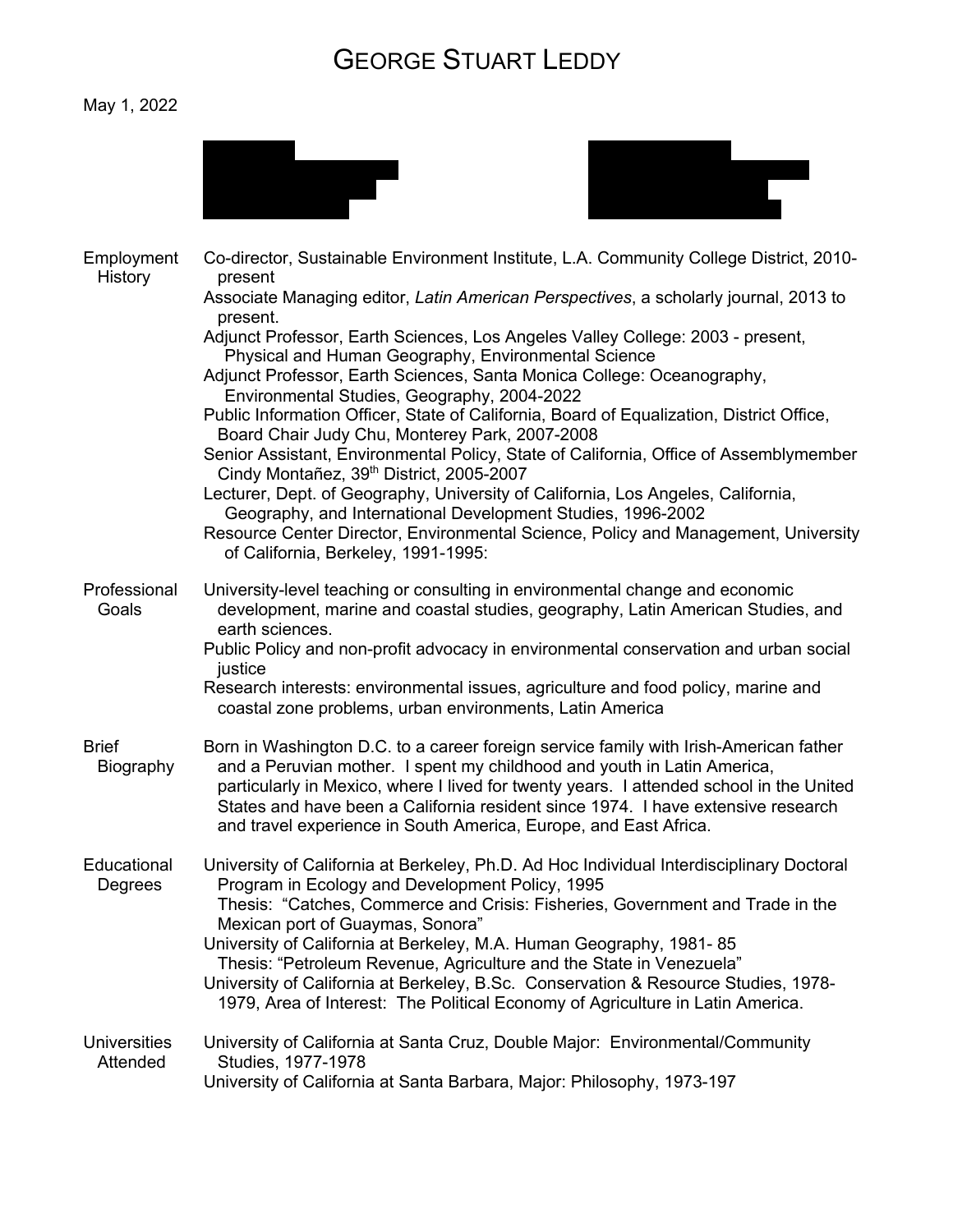| Awards and<br>Fellowships                   | Dolores Huerta Labor Institute, Kendeda Fund grant for educational modules.<br>UCLA, Distinguished Teaching Award, non-ladder faculty<br>University of California, Berkeley, Chancellor's Dissertation Year Fellowship<br>Inter-American Foundation, Doctoral Fellow<br>Tinker Foundation Travel Grant, Center for Latin American Studies, UC Berkeley -<br>Venezuela<br>Tinker Foundation Travel Grant, Center for Latin American Studies, UC Berkeley -<br>Mexico |
|---------------------------------------------|---------------------------------------------------------------------------------------------------------------------------------------------------------------------------------------------------------------------------------------------------------------------------------------------------------------------------------------------------------------------------------------------------------------------------------------------------------------------|
|                                             | UC Berkeley, Distinguished Teaching Assistant - (Conservation & Resource Studies)<br>UC Berkeley, Graduate Minority Program Fellow -                                                                                                                                                                                                                                                                                                                                |
| Teaching<br>Experience                      | Faculty Lecturer (UCLA): (all courses are four units)<br><b>International Development Studies</b><br>Core courses: IDS 100A Major Development Ideas and Case Studies, Global<br>Economy and Theory; IDS 100B Introduction to the Political Economy of<br>Development: research methods and presentation; Global Trade, Economic<br>Sectors, Multinational Firms                                                                                                     |
|                                             | Electives (all are IDS 197)<br>Oceans and Coasts; Indigenous Peoples & Economic Development; Research<br>Methods in Interdisciplinary Social Science; Mexican Rural Development and<br>Agriculture                                                                                                                                                                                                                                                                  |
|                                             | <b>Geography and Latin American Studies</b><br>Geography 5, People and their Ecosystems: Contemporary Environmental Problems<br>Geography 182A, Spanish-speaking Latin America: environment and development.<br>Geography 181, Mexico, Central America and the Caribbean<br>Geography 121: Conservation and Development in the Third World,<br>Geography M128: Environment and Development                                                                          |
|                                             | <b>Visiting Faculty (UC Berkeley)</b><br>Environmental Science, Policy, and Management 165: Comparative International<br><b>Rural Development</b><br>College on Natural Resources: various talks on Mexican fisheries and economic<br>development.                                                                                                                                                                                                                  |
|                                             | Adjunct Professor, Los Angeles Valley College (all courses are three units)<br>Physical Geography 1: Landscape Appreciation<br>Human Geography 2: Introduction to Cultural Geography<br>Oceanography 1: Fundamentals of Oceanography<br>Environmental Science 1 and 22: Essentials of environmental science and lab.                                                                                                                                                |
|                                             | Adjunct Professor, Santa Monica College (all courses three units)<br>Oceanography 1: Introduction to the Study of the World's Oceans,<br>Environmental Studies/Geography 7: Introduction to Environmental Studies                                                                                                                                                                                                                                                   |
| Selected<br>Guest and<br>Public<br>Lectures | "Population Issues in the Environmental and Pro-Choice Movements", San Francisco,<br>National Organization for Women<br>"Global Trends and Local Impacts in Commercial Fishing in Developing Countries",<br>College of Natural Resources, UC Berkeley<br>"Economic Restructuring in Mexican Fisheries", faculty talk series, College of Natural<br>Resources, UC Berkeley<br>"NAFTA and its Environmental Impact in Mexico", 4 lectures, UC Berkeley                |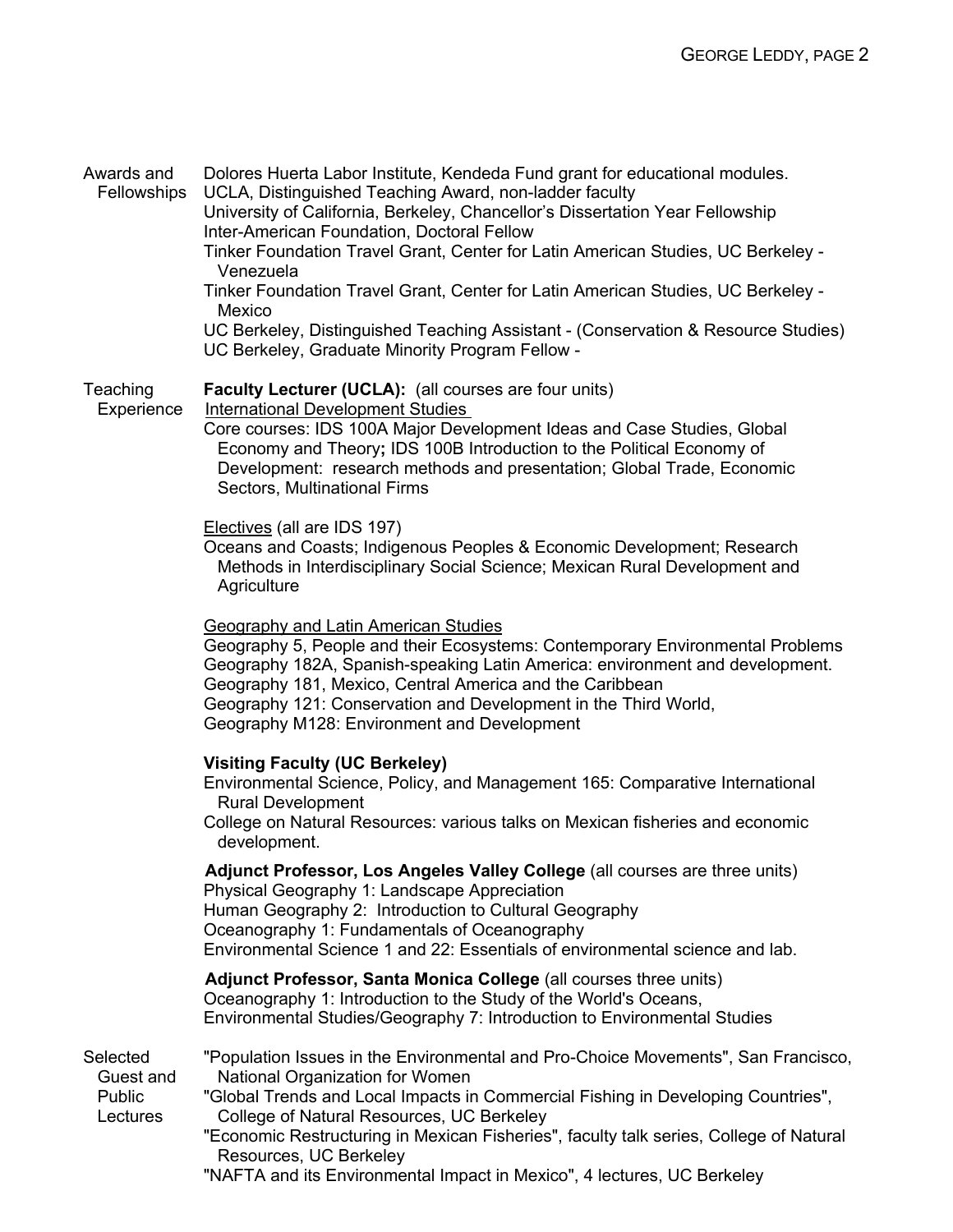Selected Guest and "The Implications of NAFTA for U.S. foreign policy", Association of Retired Foreign Service Officers, Berkeley, California

Public **Lectures** "The Origins of Conflict in Chiapas, neo-liberal reforms and regional differences in Mexico", UC Berkeley

(continued)

- "The Pacific Rim and marine resource policy" Summer Institute for Pacific Rim Studies, UCLA
- "Paradoxes in US-Latin American Relations," Commencement Address, UCLA, Latin American Studies
- "Conservation and Over-fishing in the Developing World" two lectures Environmental Science, UCLA
- "Environmental Justice Movements in Latin America" University of Southern California, Geography Dept.
- "Science in an era of denial" Pathways Enhancing Institutional STEM Success, for the graduates of East LA College, Omni Hotel, Los Angeles
- "Green Collar Jobs in the San Fernando Valley, a report on research findings by Valley College and the Dept. of Labor" CSU Northridge

"The Privatization of Water" Occidental College, guest lecture for various classes

"The Political Economy of Fisheries Development in Mexico", presented at the XVII International Congress of the Latin American Studies Association, Los Angeles "Party Politics in the Coastal Zone: Another Requiem for Guaymas fisheries", paper

to be presented at the 91st Annual Conference of the Association of American **Geographers** 

"Multilateral marine fisheries treaties and development policy since UNCED, international trade trends and South countries," presented at Land, Sea, Human Effort, an international conference sponsored by the International Geographical Congress, the Hague, Netherlands

"Trade-based development policies and the failure of an international oceans regime: the importance of NGO activism" American Association of Geographers, Honolulu

"Land Reform and the Restructuring of Agriculture in Peru", College of Natural Resources, UC Berkeley

"Petroleum Revenue in a Developing Economy", Geography and College of Natural Resources, UC Berkeley

"Debates and Trends on Human Population Growth and Natural Resources", ten lectures, UC Berkeley, UC Santa Cruz

"The Mexican State and the Agricultural Sector", College of Natural Resources, UC Berkeley

"The Economic and Ecological Implications of the Modernization of Eating", UC Berkeley

Committees L.A. Valley College, Urban Forest Task Force, participated in meetings and reviewed drafts of documents for this amendment to the Campus Master Plan,

City of West Hollywood, Environmental Task Force, reviewed and discussed green building and planning objectives for the City in light of the revision of the General Plan.

Associate Managing Editor, "Latin American Perspectives", a scholarly progressive journal on social and political change in Latin America and the Caribbean. Review submitted reports from editorial board for upcoming issues of the journal.

Faculty Advisory Committee for International Development Studies, UCLA, Developed curriculum requirements and reviewed course content offered by various departments and suggested to IDS majors to fulfill the various tracks offered within the interdisciplinary major as areas of emphasis or clusters.